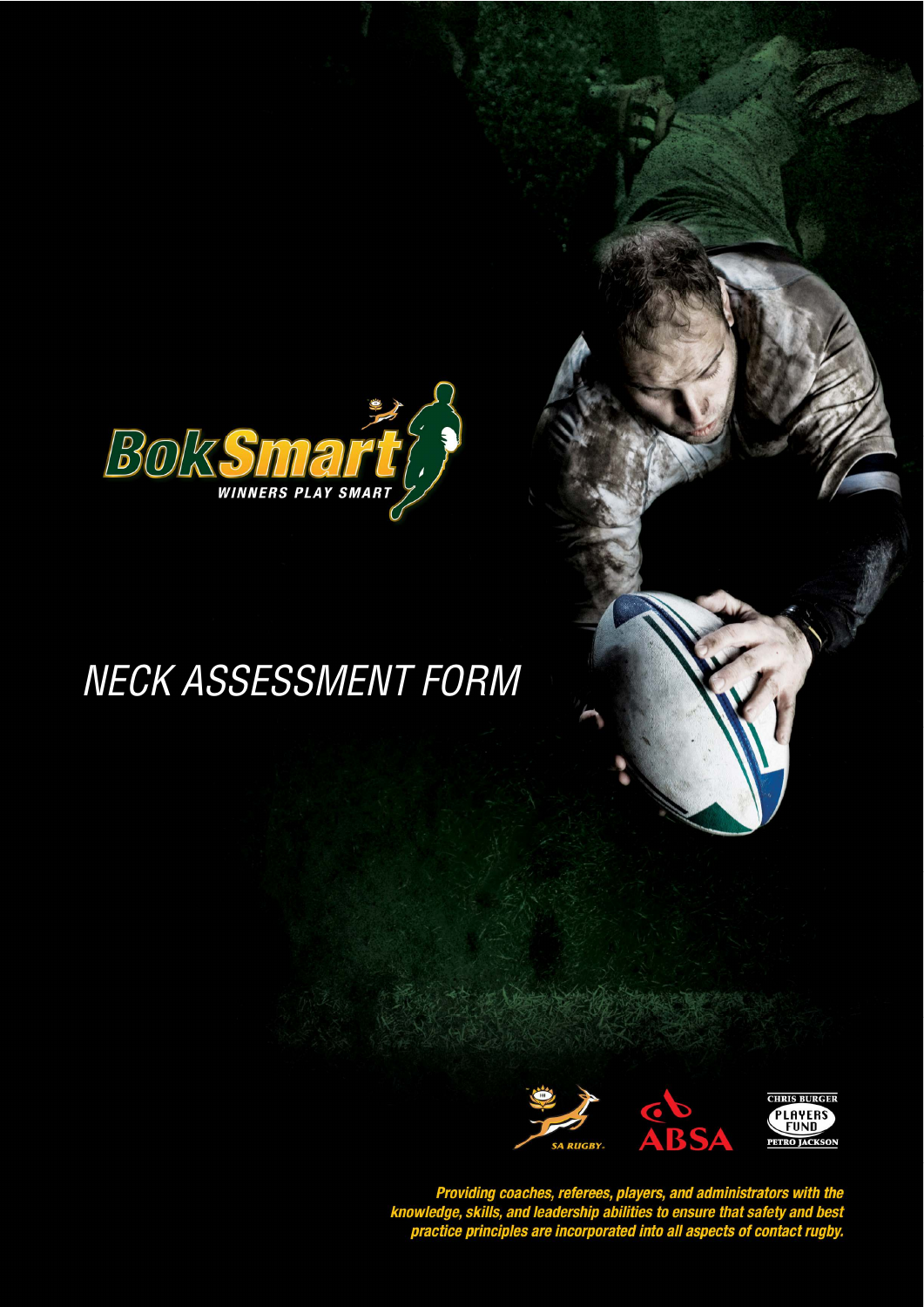## **NECK ASSESSMENT FORM**

| NAME:<br>$\frac{1}{2}$<br>D.O.B.<br>DATE:<br>$\frac{1}{2}$<br>Dominance<br>POSITION:<br><b>HISTORY:</b><br><b>Mechanism of Injury</b><br>Stretching<br><b>Trauma</b><br>Overuse<br>Side imp<br>Front imp<br><b>Back imp</b><br>Pain<br>Superficial<br>Radiating<br><b>Burning</b><br>Aching<br>Deep<br>Unilateral<br><b>Bilateral</b><br>Headache<br>Cough<br><b>Aggravating Factors:</b><br>Relieving factors: | ∕⊛                                                                                                                                                                                                                                                                                                    |
|-----------------------------------------------------------------------------------------------------------------------------------------------------------------------------------------------------------------------------------------------------------------------------------------------------------------------------------------------------------------------------------------------------------------|-------------------------------------------------------------------------------------------------------------------------------------------------------------------------------------------------------------------------------------------------------------------------------------------------------|
|                                                                                                                                                                                                                                                                                                                                                                                                                 | EXAMINATION                                                                                                                                                                                                                                                                                           |
| Symptoms<br><b>Tingling</b><br>Weakness<br><b>Dizziness</b><br>Paresthesia<br>LOC<br><b>Functional limitations:</b><br>PAST HISTORY                                                                                                                                                                                                                                                                             | $\mathsf{R}$<br>Г<br>Range of Motion<br><b>FLEX</b><br><b>PAIN</b><br><b>PAIN</b><br>/10<br>/10<br>Normal 80-90°<br>Pain $+/-$<br><b>EXT</b><br><b>PAIN</b><br><b>PAIN</b><br>/10<br>/10<br>Normal 70°<br>Pain $+/-$<br><b>LAT FLEX</b><br><b>PAIN</b><br><b>PAIN</b><br>/10<br>/10<br>Normal: 20-45° |
|                                                                                                                                                                                                                                                                                                                                                                                                                 | Pain $+/-$<br><b>ROTATION</b><br><b>PAIN</b><br><b>PAIN</b><br>/10<br>/10<br>Normal: 70-90°<br>Pain $+/-$<br><b>RETRACT</b>                                                                                                                                                                           |
| <b>INVESTIGATIONS</b>                                                                                                                                                                                                                                                                                                                                                                                           | <b>PAIN</b><br><b>PAIN</b><br>/10<br>/10<br>Ant / Level / Post<br>Pain $+/-$<br>Muscle Strength<br>Record L><=R<br>C4<br>C3<br>C5<br>C <sub>6</sub><br>C7                                                                                                                                             |
| SPECIAL TESTS                                                                                                                                                                                                                                                                                                                                                                                                   | /5<br>Record /5<br>/5<br>/5<br>/5<br>/5<br>Reflexes<br><b>R BICEP</b><br><b>RTRI</b><br>L BICEP<br>L TRI<br>Record 0 - 4<br><b>Special Tests</b><br><b>PAIN</b><br><b>PAIN</b><br>QUADRANT<br>/10<br>/10<br>Pain $+/-$<br><b>ANT DRAW</b><br><b>PAIN</b><br><b>PAIN</b><br>$+/-$                      |
|                                                                                                                                                                                                                                                                                                                                                                                                                 | COMP TEST<br>$+/-$<br>SPURLING'S<br>$+/-$                                                                                                                                                                                                                                                             |
| <b>COMMENTS</b>                                                                                                                                                                                                                                                                                                                                                                                                 | <b>DISTRACTION</b><br>$+/-$<br>ULTT1<br>Median bias +/-<br>ULTT <sub>2</sub><br>Median bias +/-<br>ULTT3<br>Radial bias +/-<br>ULTT4<br>Ulna bias +/-<br>SH ABD<br>Relief +/-<br>VERTEB ART +/-                                                                                                       |